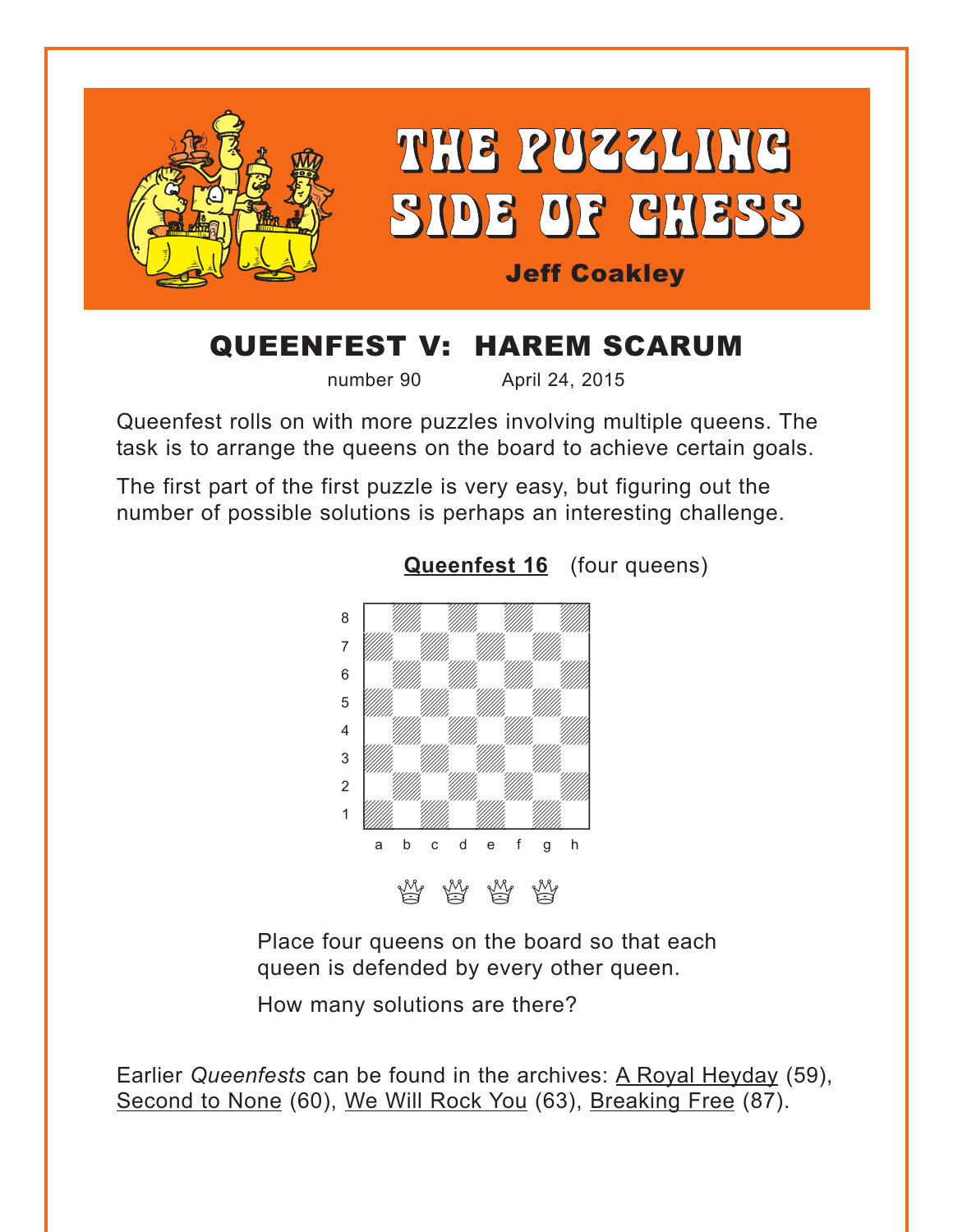<span id="page-1-0"></span>The next puzzle explores the lower limits of queen mobility. Except for 17a, all parts of the problem have a unique solution.



Place the specified number of queens on the board so that they have the fewest total moves.

| <b>WHY</b>                 |
|----------------------------|
| <b>WWW</b>                 |
| <b>WWWW</b>                |
| <b>WWWWW</b>               |
| <i>WAY YAYA YA YA</i>      |
| <i>ដើ</i> ង ដើម្បី អ្នក ដូ |
| <i>서 서 서 서 서 서 서 서</i>     |
| ₩₩₩₩₩₩₩₩                   |
| ₩₩₩₩₩₩₩₩₩                  |
|                            |

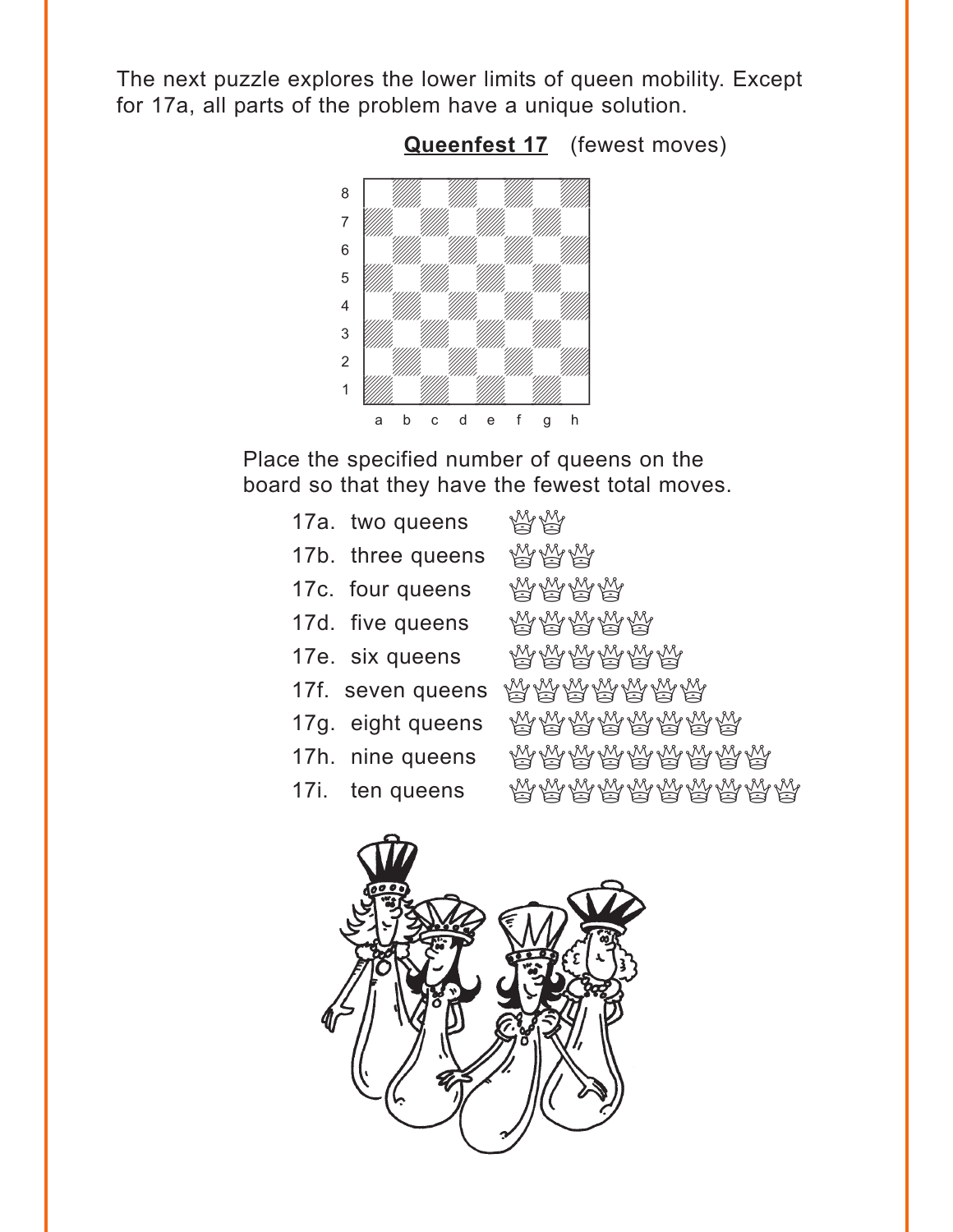<span id="page-2-0"></span>In previous columns, there were puzzles with up to ten queens in which the task was to attack the fewest squares. This time we raise the bar to eleven.



**[Queenfest 18](#page-10-0)** (fewest attacked squares)

Place eleven queens on the board so that the fewest squares are attacked.

Next month, *Queenfest VI*.



*Vera Menchik (1906-1944), the first queen of chess.*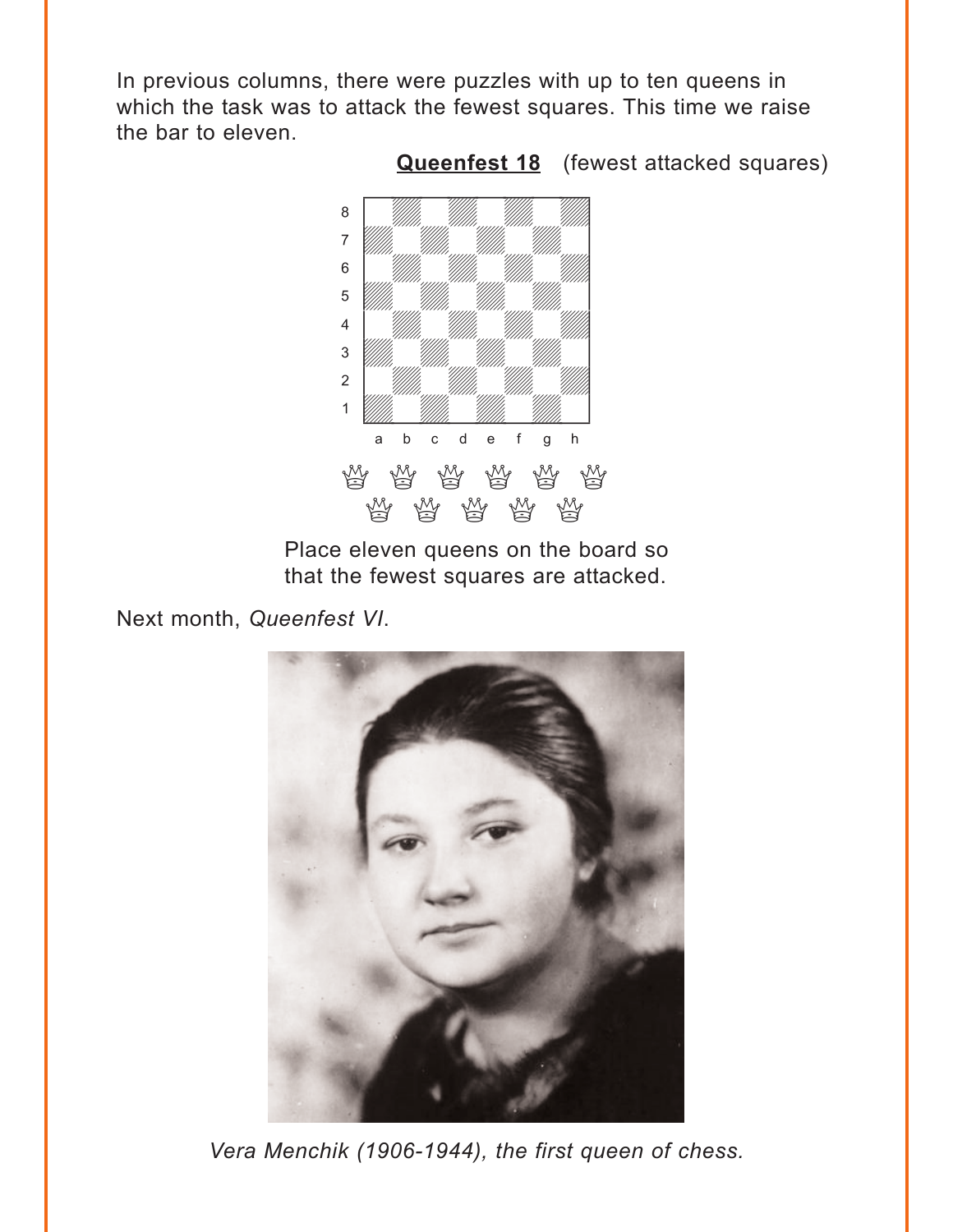# <span id="page-3-0"></span>**SOLUTIONS**

All puzzles by J. Coakley, *ChessCafe.com* (2015). Solutions for problems 17 and 18 were verified with Caisay 4.1.

*PDF hyperlinks*. You can advance to the solution of any puzzle by clicking on the underlined title above the diagram. To return to the puzzle, click on the title above the solution diagram.



#### **[Queenfest 16](#page-0-0)** (four queens)

Each queen is defended by every other queen.

This type of "maximum security" results from any arrangement of the four queens that forms a square or diamond. See diagram on the next page.

For this task, a *diamond* is defined as a "tilted square". Rhombic formations such as d2 c4 d6 e4 do not work.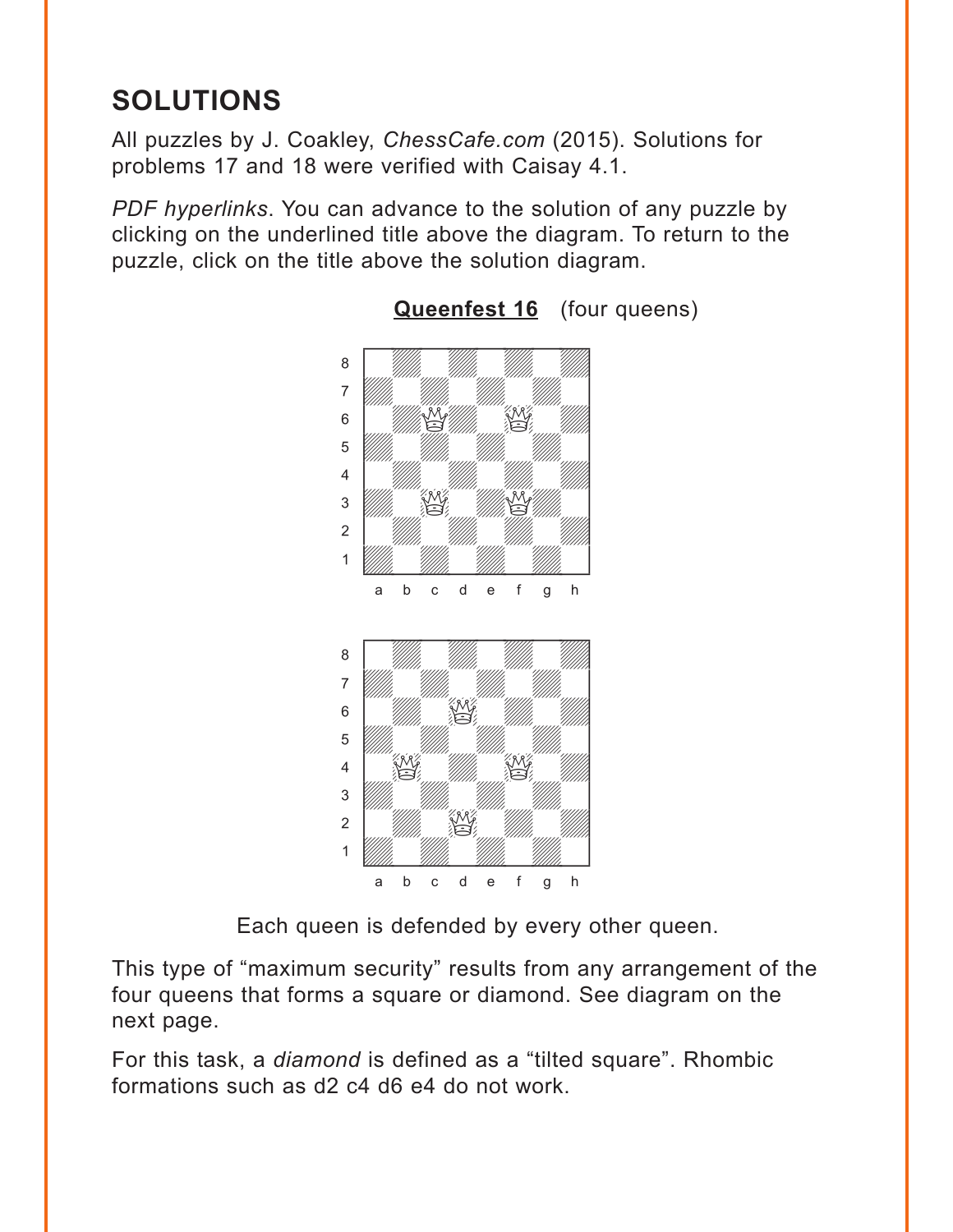

To determine the total number of solutions, we only need to calculate how many "square" and "diamond" arrangements there are on a chessboard.

The number of square arrangements of various sizes (2x2, 3x3, etc.) is 140.

| 49  | 2x2 |
|-----|-----|
| 36  | 3x3 |
| 25  | 4x4 |
| 16  | 5x5 |
| 9   | 6x6 |
| 4   | 7x7 |
| 1   | 8x8 |
| 140 |     |

The number of diamond arrangements of various sizes is 56.

| 36 | 2x2 |
|----|-----|
| 16 | 3x3 |
| 4  | 4x4 |
| 56 |     |

The total number of solutions is **196**.

 $(140 + 56)$ 

For a similar puzzle, see the bonus question in column 73.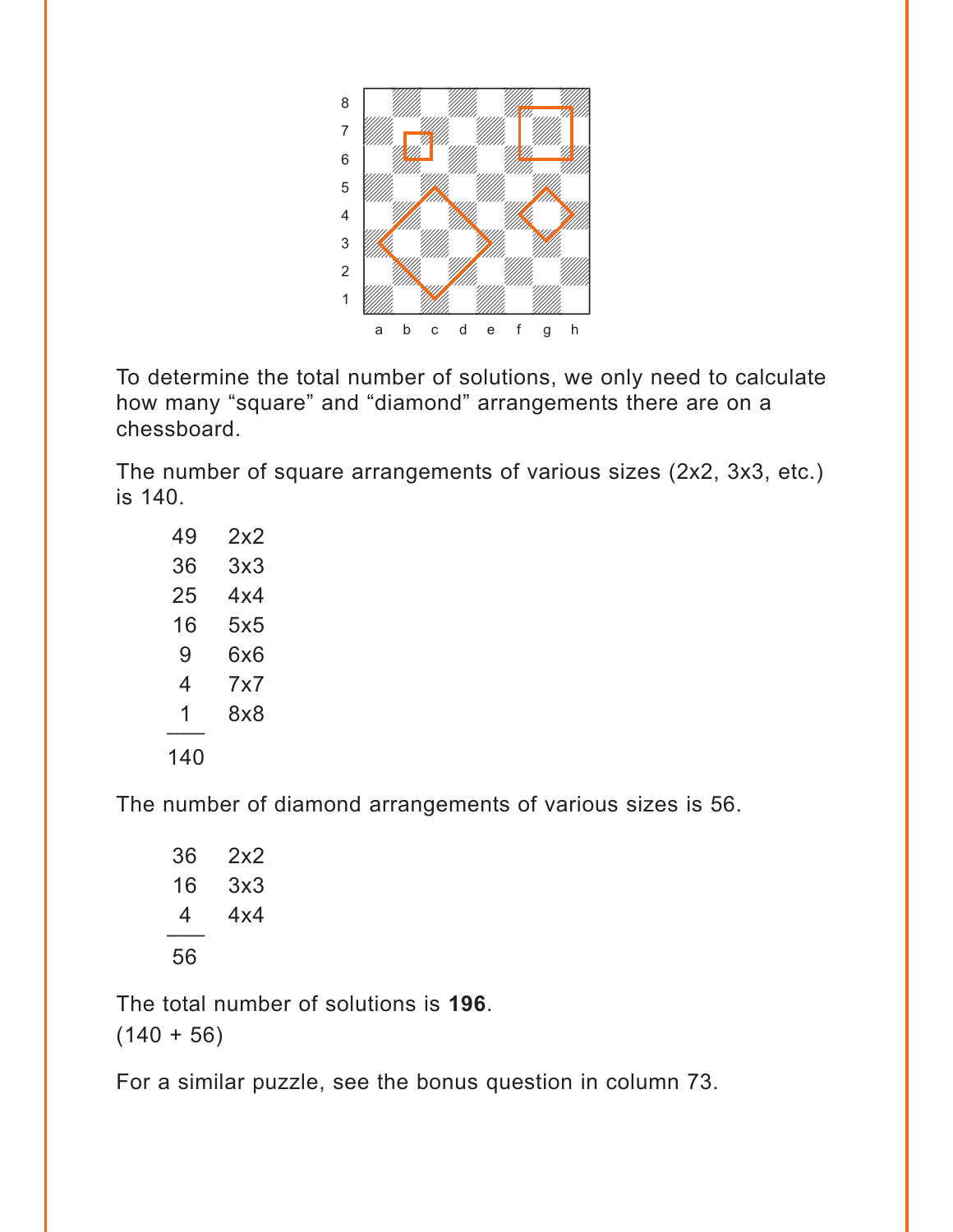### **[Queenfest 17](#page-1-0)** (fewest moves)



<span id="page-5-0"></span>

Two queens: 34 moves  $(14 + 20)$ 

- There are four patterns.
- Qa1 Qb1 (diagram) Qb1 Qc1 Qc1 Qd1 Qd1 Qe1



Three queens: 41 moves  $(7 + 13 + 21)$ 

Unique pattern, rotatable and reflectible.

**17b**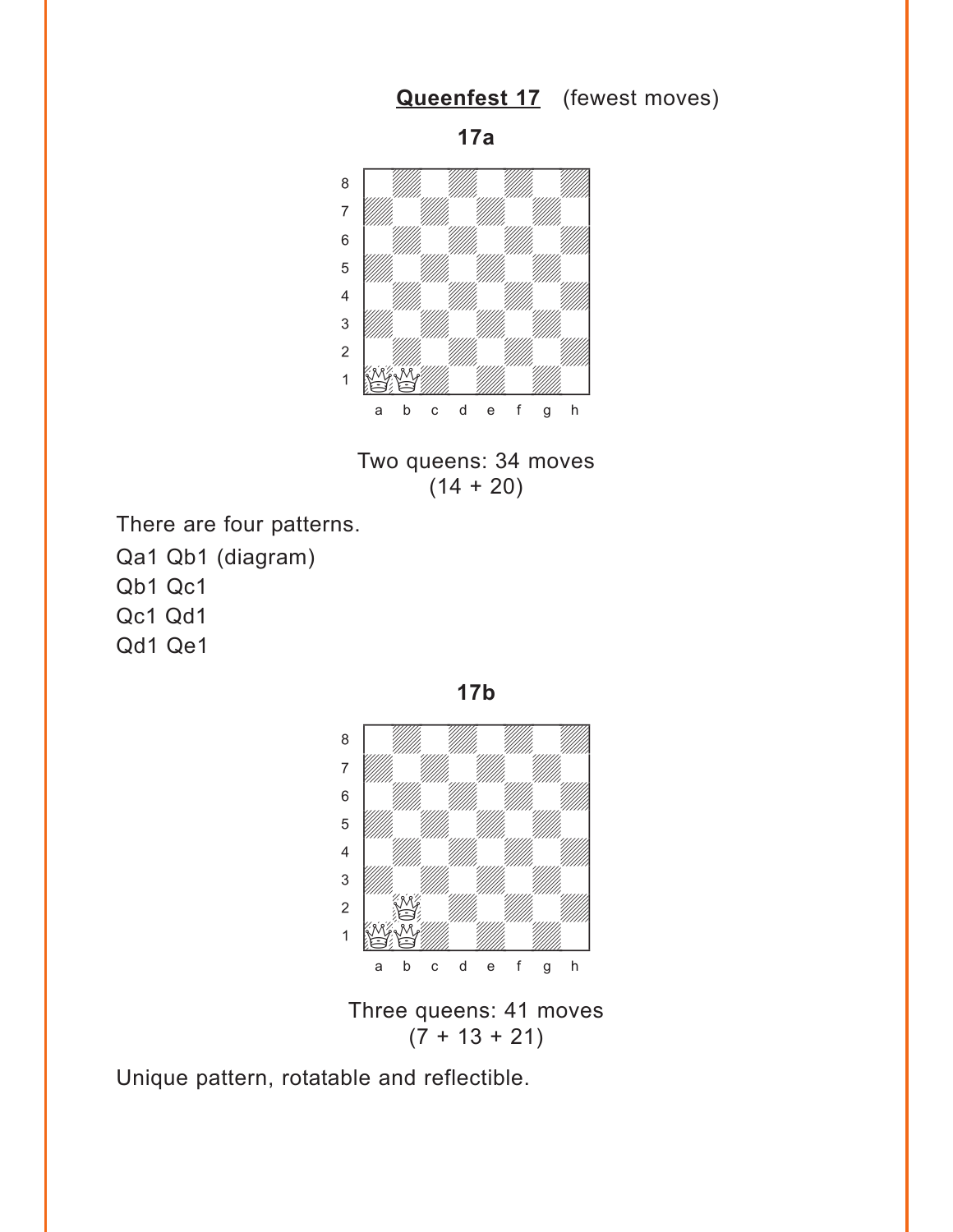

Four queens: 44 moves  $(0 + 12 + 12 + 20)$ 

Unique symmetrical pattern, rotatable (four solutions).



Five queens: 51 moves  $(7 + 1 + 14 + 10 + 19)$ 

Unique pattern, rotatable and reflectible.



**17c**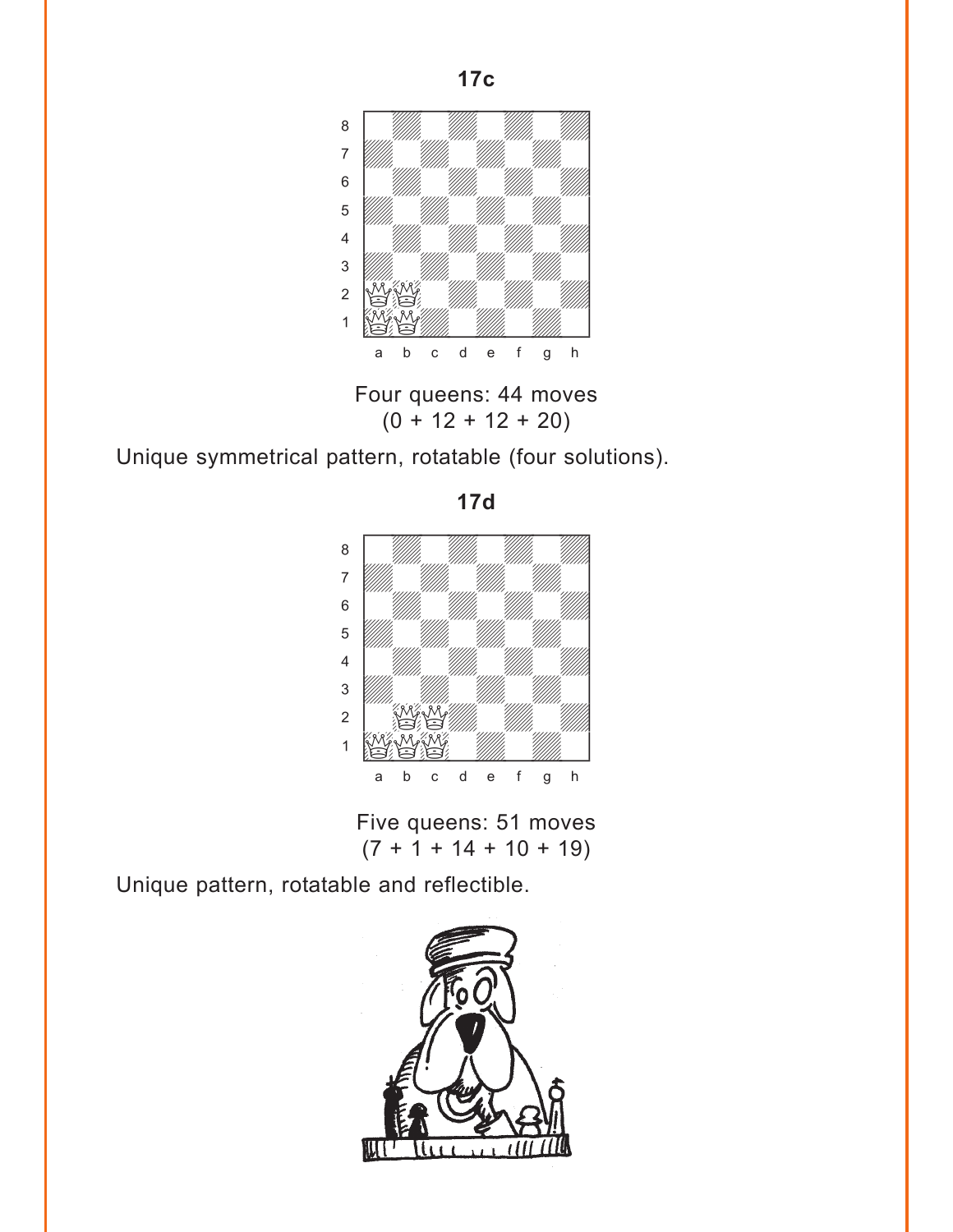

Six queens: 54 moves  $(0 + 12 + 0 + 13 + 10 + 19)$ 

Unique pattern, rotatable and reflectible.



Seven queens: 57 moves  $(0 + 6 + 6 + 2 + 12 + 12 + 19)$ 

Unique symmetrical pattern, rotatable.



**17e**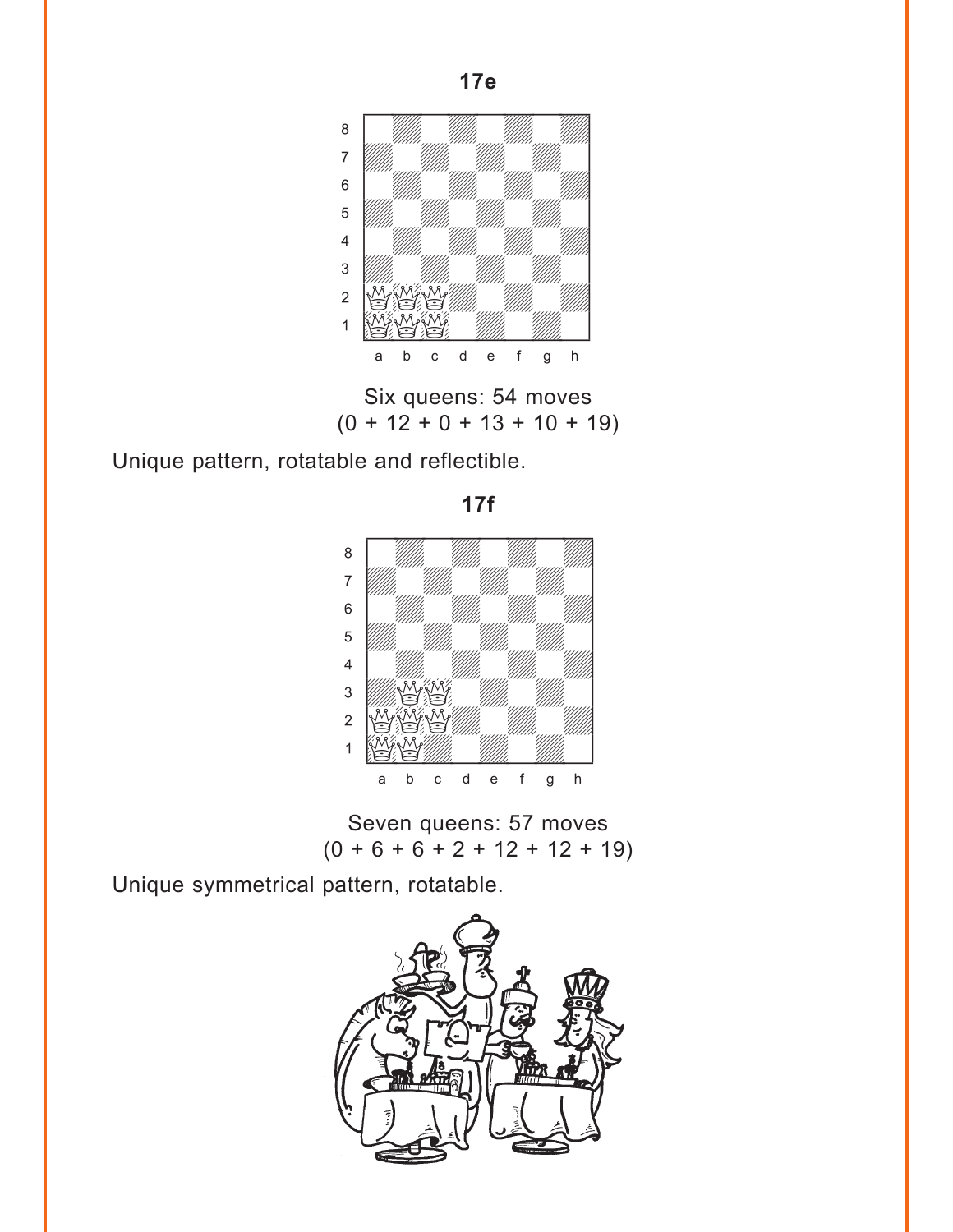

Eight queens: 59 moves  $(0 + 6 + 0 + 1 + 12 + 10 + 11 + 19)$ 

Unique pattern, rotatable and reflectible.



**17h** 



Nine queens: 61 moves  $(0 + 0 + 10 + 0 + 0 + 11 + 10 + 11 + 19)$ 

Unique symmetrical pattern, rotatable.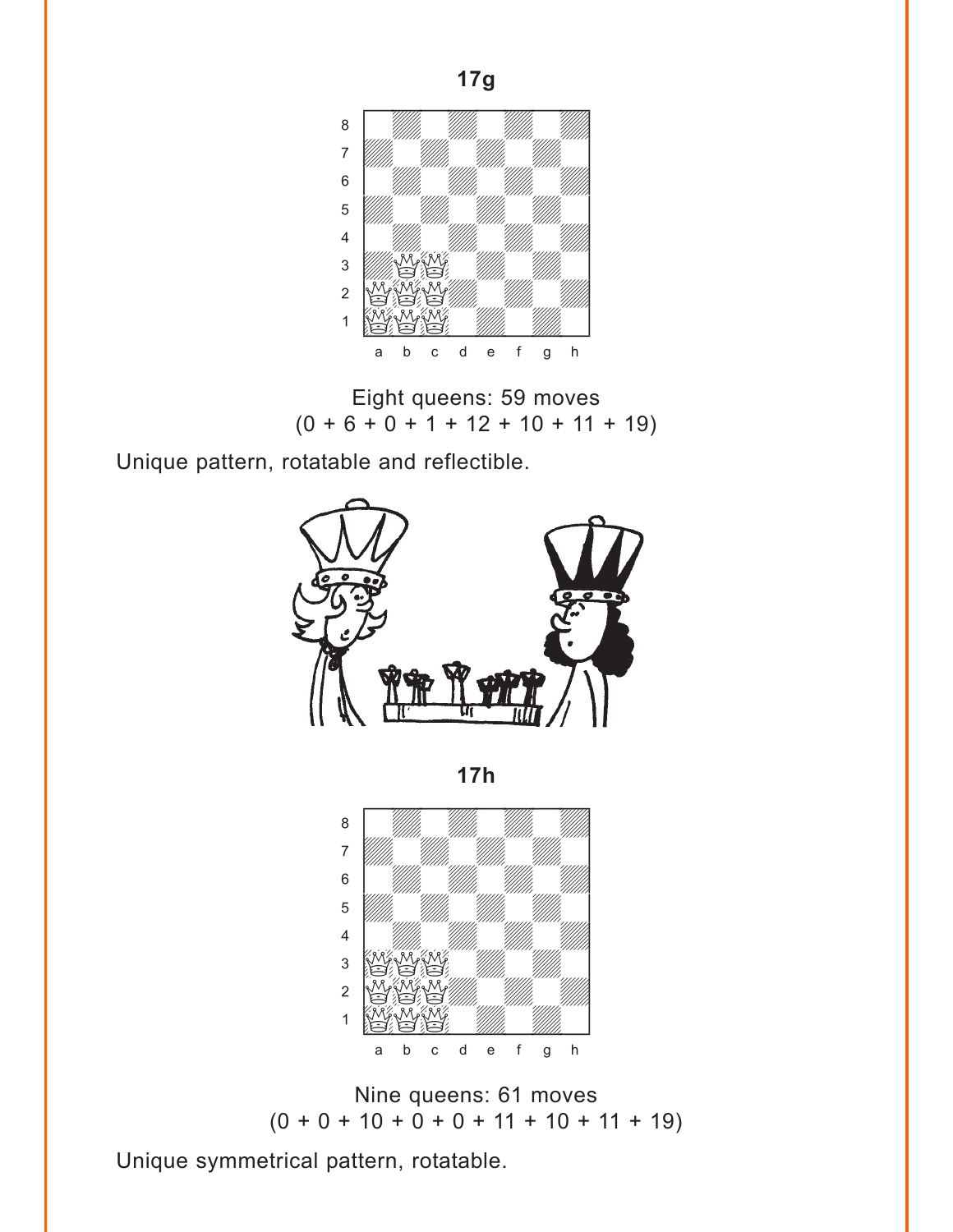

Ten queens: 64 moves  $(0 + 6 + 0 + 1 + 12 + 0 + 5 + 17 + 8 + 15)$ 

Unique pattern, rotatable and reflectible.



*The queen in action.*

**17i**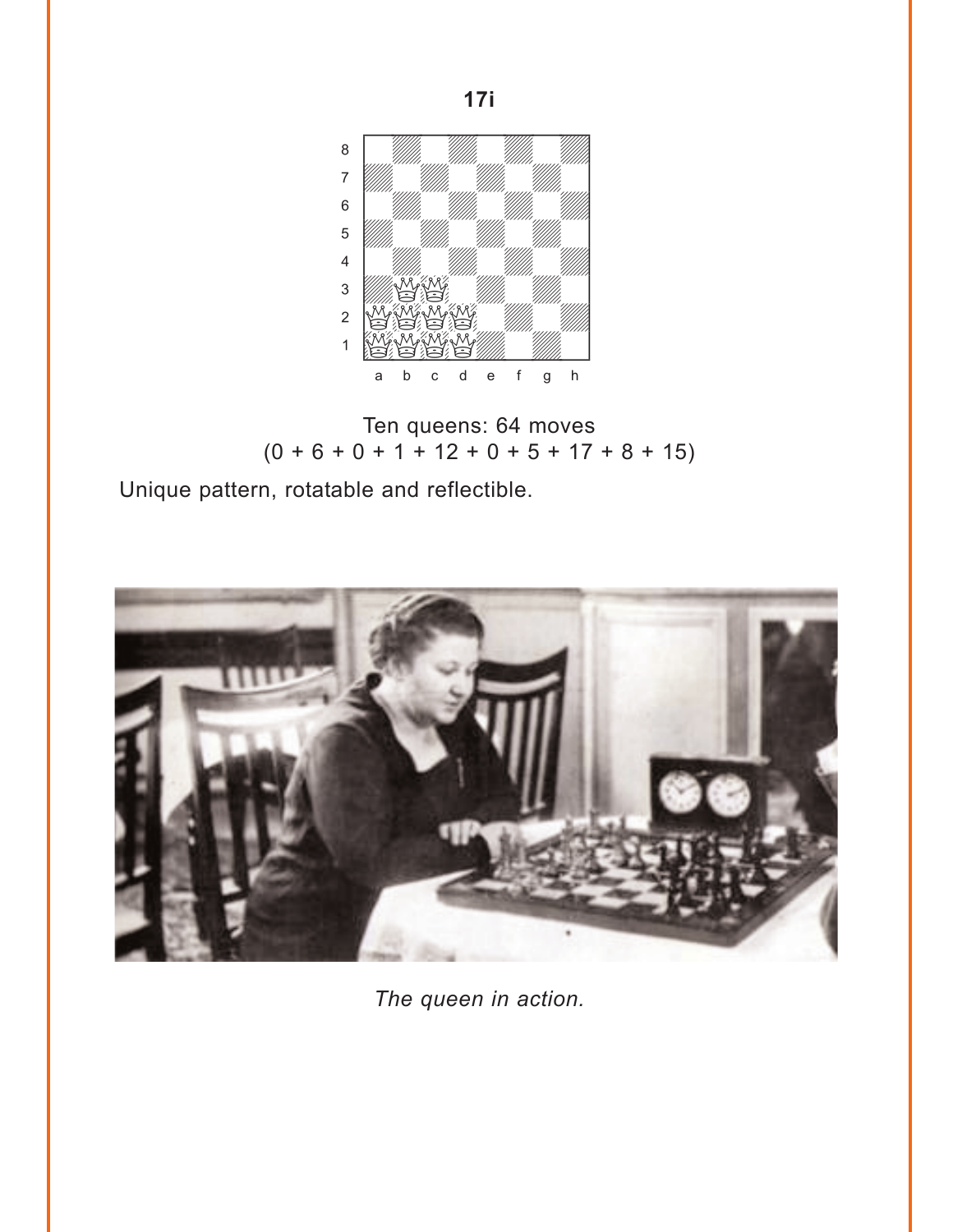#### **[Queenfest #18](#page-2-0)** (fewest attacked squares)

<span id="page-10-0"></span>

Eleven queens, 56 squares attacked

The eight squares marked in orange are not attacked.

There are seven patterns. The two shown here are symmetrical.



```
Qa1 Qa2 Qa7 Qb1 Qb2 Qb3 Qb7 Qc2 Qc3 Qg1 Qg2 (first diagram)
Qa1 Qa3 Qa7 Qb1 Qb2 Qb7 Qc2 Qc3 Qc7 Qd3 Qf1 
Qa1 Qa3 Qa4 Qa5 Qc1 Qc3 Qc5 Qd1 Qd4 Qe1 Qe3 (second diagram)
Qa2 Qa3 Qa4 Qb3 Qb4 Qd1 Qe1 Qe2 Qf1 Qf2 Qf3
Qa2 Qa3 Qa4 Qb3 Qb4 Qb5 Qe1 Qe2 Qf1 Qf2 Qf3
Qa2 Qa3 Qb1 Qb3 Qb4 Qe1 Qe2 Qe4 Qf1 Qf2 Qf3
Qa1 Qa2 Qa3 Qb2 Qb3 Qb4 Qe1 Qe2 Qf1 Qf2 Qf3
```
These positions (**eleven** queens, **eight** unattacked squares) exactly correspond to the seven patterns for **eight** queens with **eleven** unattacked squares. See *queenfest 09b* (column 63) Just place queens on the unattacked squares.